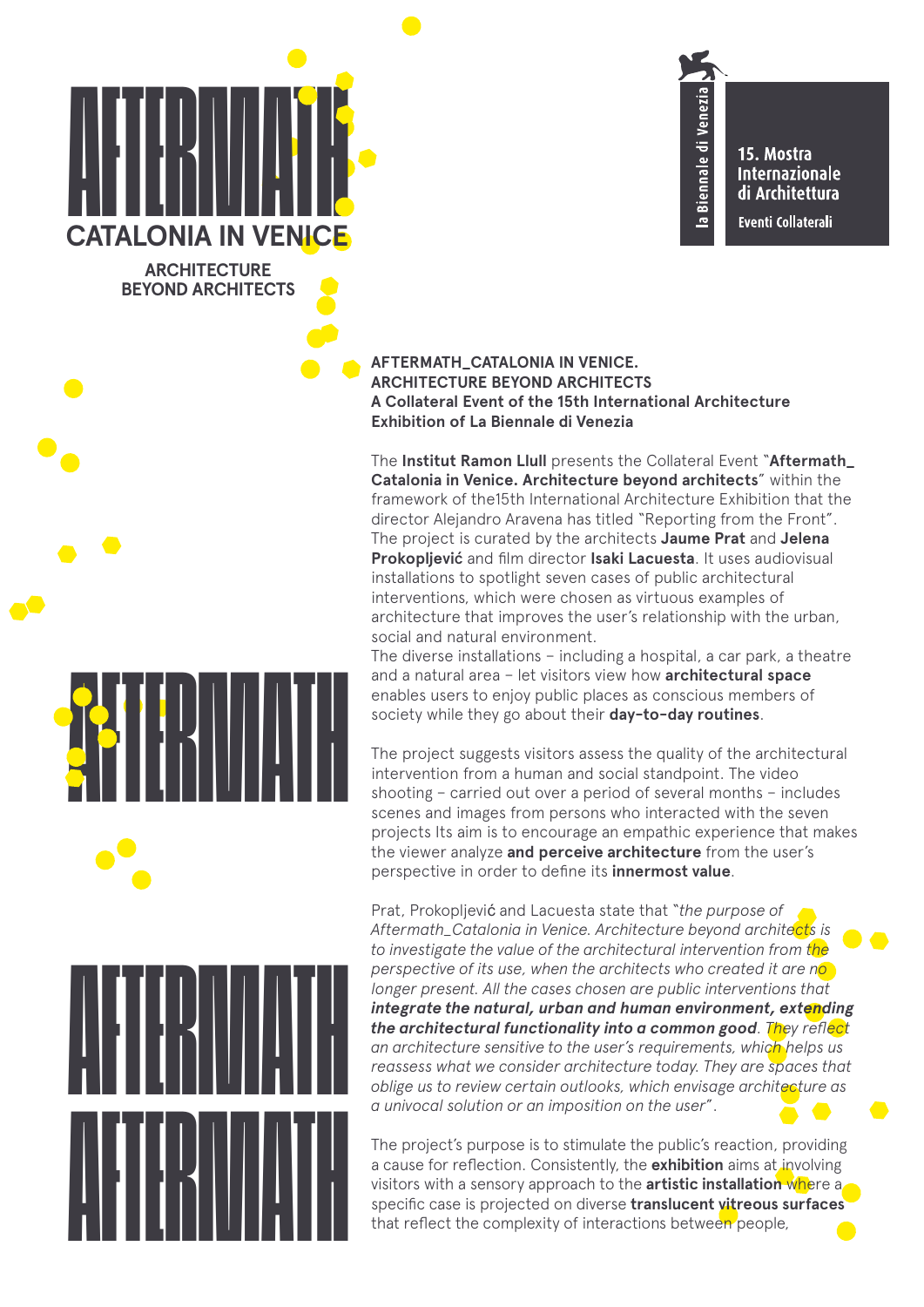architecture and society. The public has the dual role of visitor and<br>editor and as such it can browse through the exhibition and carry<br>out the final "editing" on its own.<br>All the architectural works included in the audiov

editor and as such it can browse through the exhibition and carry out the final "editing" on its own.

All the architectural works included in the audiovisual installations are public interventions by Catalan architects carried out during the last ten years: **Environmental rehabilitation of the Llobregat River**, Barcelona (2007-2015) by BATLLE I ROIG Arquitectes (Enric Batlle i Joan Roig); **Cerdanya cross-border hospital** in Puigcerdà (2007- 2012) by the architects Brullet-Pineda (Manuel Brullet Tenas, Alfonso de Luna Colldefors, Albert de Pineda Álvarez); **Torre Júlia. Assisted housing for seniors** (2004-2011) in Barcelona, by Pau Vidal, Sergi Pons, Ricard Galiana; **Atlàntida Performing Arts Centre** (2004-2010) in Vic, by Josep Llinàs, Josep Llobet, Pedro Ayesta, Laia Vives; **Saint-Roch parking garage** (2012-2015) by ARCHIKUBIK (Marc Chalamanch, Miquel Lacasta, Carmen Santana) in Montpellier; **Food distribution centre-CAMPCLAR (SDA)** (2014) by NUA Arquitectures (Maria Rius, Arnau Tiñena, Ferran Tiñena) in Tarragona; **Can Batlló** (2011 under construction) in Barcelona, coordinated by Can Batlló Community, LaCol - architects- cooperative.

"Aftermath\_ Catalonia in Venice. Architecture beyond architects" will have two special collaborations. "**Taulacreu**", table designed for by vora architecture ( Pere Buil and Toni Ribas ) and the "**Biennale" chair** a project of the architect Josep Ferrando developed in collaboration with Figueras .

The architecture projects included in the exhibition were all implemented during the gloomiest period of the country's economic crisis when new needs emerged, which could only be met by an **inclusive architectural strategy that was very sensitive** towards the inhabitants and the environment. The projects in fact prove that architecture responded effectively to specific needs via common features such as social enhancement, new tools that improve interaction between people and their environment, resource optimization, appreciation of community values, and improvement of conditions of use.

The exhibition also proposes a catalogue for online download to go in depth in the concepts behind the project, a **web-doc** that includes interviews with the creators and the teams involved in the seven cases, and models and details regarding the creative and building process: **www.aftermath.llull.cat**

The project presented by the **Institut Ramon Llull** was chosen by an independent selection jury chaired by the architect Carme Pinós, on the basis of **open competition**.

"Aftermath\_Catalonia in Venice. Architecture beyond architects"  $\bigcirc$  is Institut Ramon Llull's third participation in the Collateral Events section of the International Architecture Exhibition of La Biennale di Venezia, after its fourth participation in the International Art Exhibition of La Biennale di Venezia.